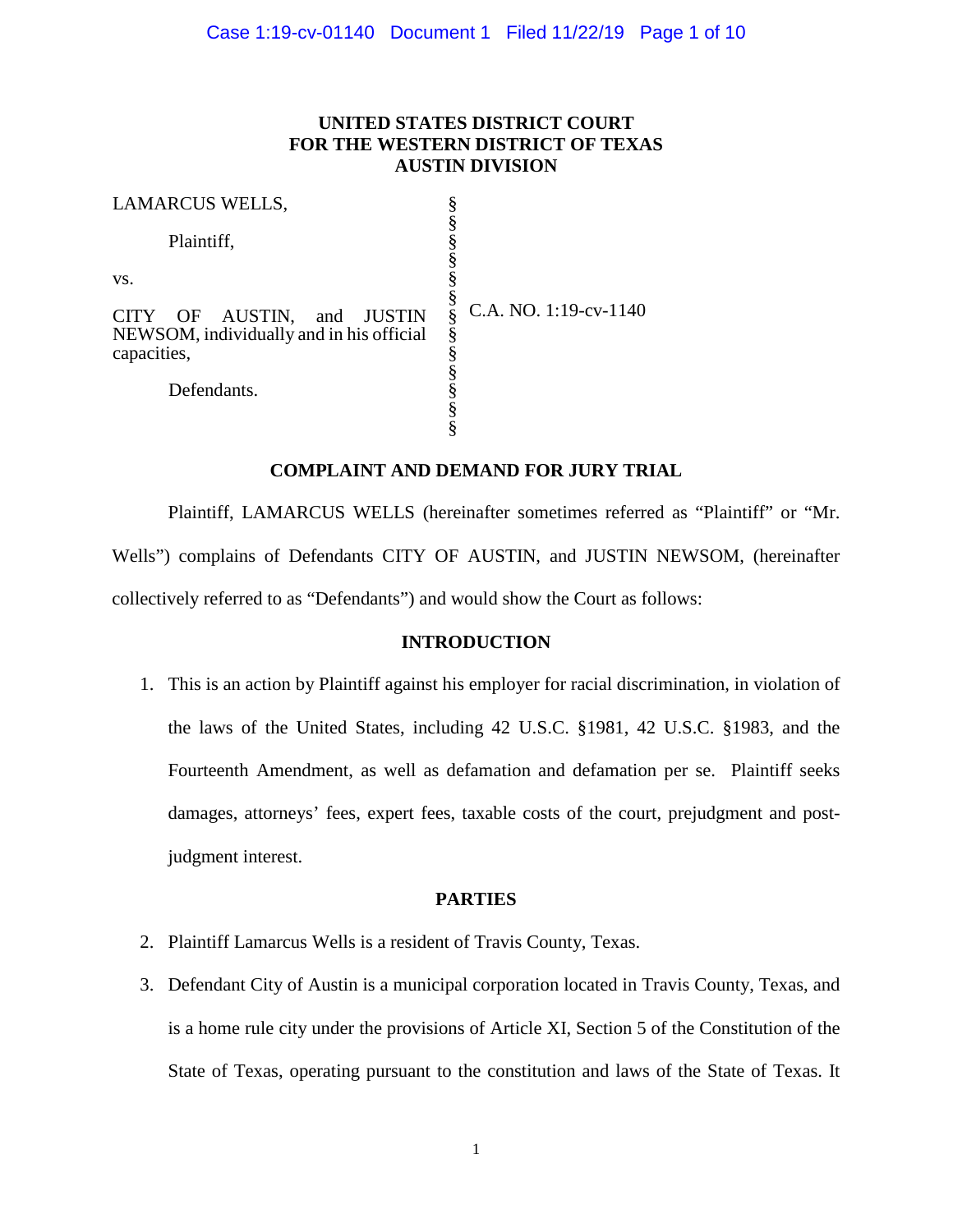#### Case 1:19-cv-01140 Document 1 Filed 11/22/19 Page 2 of 10

operates the Austin Police Department, a local law enforcement entity. The City can be served with process through the city's clerk, Jannette Goodall, at 301 W. 2nd Street, Austin, Texas 78701.

4. Defendant Justin Newsom is the former Assistant Chief of the City of Austin Police Department, and can be served with process at 609 Yosemite Trail Taylor, Texas 76574.

### **JURISDICTION AND VENUE**

- 5. This is a civil action seeking redress for violation of rights guaranteed to the Plaintiff pursuant to 42 U.S.C. §1981 (through or under 42 U.S.C. §1983, due to the violation of Plaintiff's Fourteenth Amendment rights) in accordance with these statutes' provisions against discrimination. More specifically, this action seeks monetary damages and all other appropriate relief to which Plaintiff is entitled under the law on account of discrimination on the basis under 42 U.S.C. §1981 (through or under 42 U.S.C. §1983, due to the violation of Plaintiff's Fourteenth Amendment rights).
- 6. The jurisdiction of this Court is invoked pursuant to 28 U.S.C. § 1331 and 28 U.S.C. §1367.
- 7. This action lies in the United States District Court for the Western District of Texas, Austin Division, pursuant to 28 U.S.C. § 1391(b), as the events giving rise to Plaintiff's claims occurred substantially in Travis County, Texas.

### **CONDITIONS PRECEDENT**

8. All conditions precedent have been performed or have occurred.

### **FACTS**

9. Plaintiff Lamarcus Wells was hired by the City of Austin Police Department as a cadet on or about May 29, 2007 and has been continuously employed since that time. After successfully completing the Austin Police Department Training Academy, Mr. Wells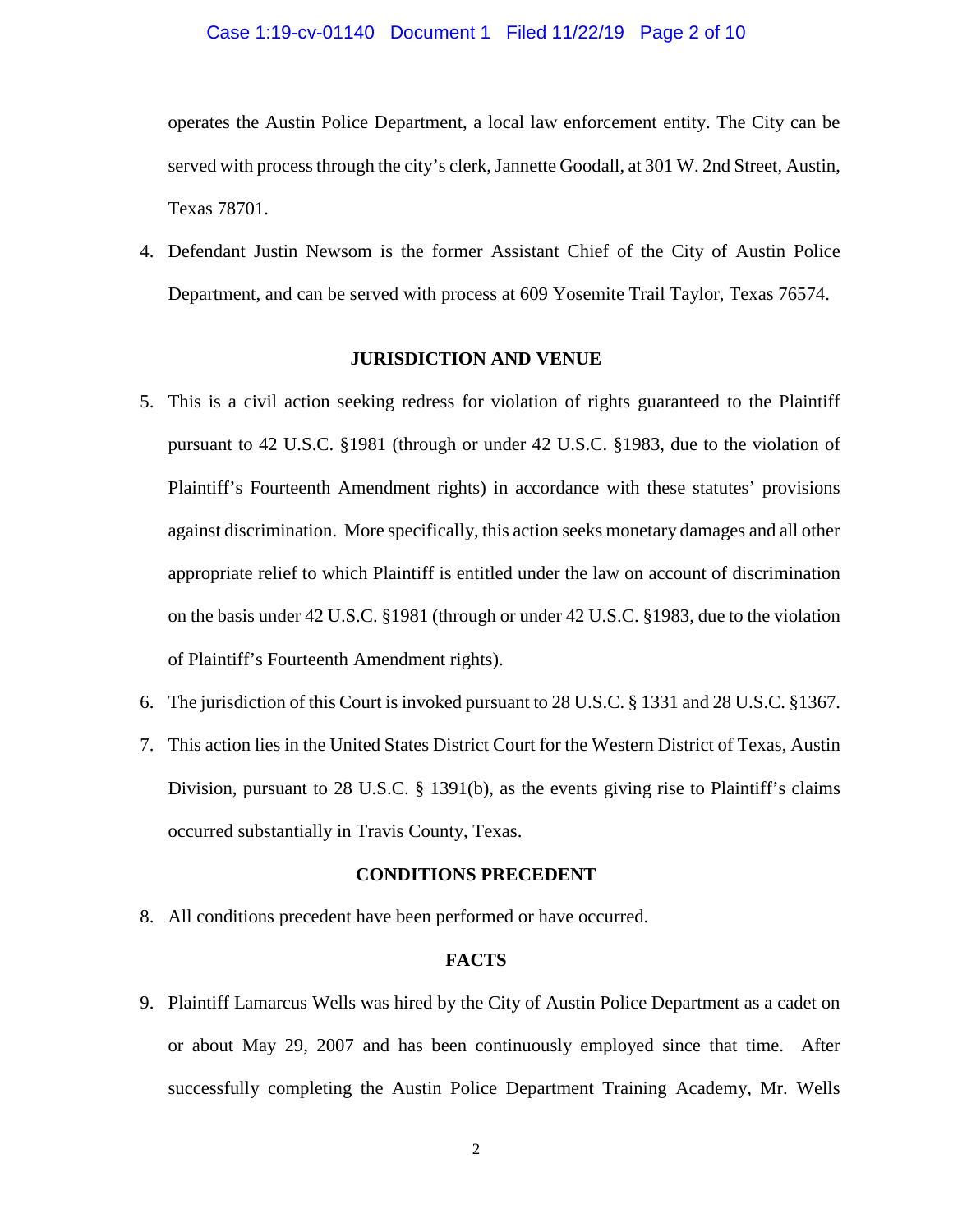#### Case 1:19-cv-01140 Document 1 Filed 11/22/19 Page 3 of 10

became a Police Officer on or about January 4, 2008. Mr. Wells became a Police Corporal Detective on or about February 5, 2017.

- 10. The City of Austin Police Department has a pattern and practice of discriminating against African Americans, including Mr. Wells, through its policies or customs. Specifically, but not limited to, the City of Austin Police Department systemically denies African American employees transfers to highly desired, objectively prestigious positions in certain units.
- 11. Transfers to these highly desired positions provide more diversified, in-depth knowledge and experience, making candidates more competitive and eligible for higher level positions and open up more job opportunities. Most, if not all, of the highly desired, objectively prestigious positions also include benefits such as a take-home vehicle, day shift hours, additional hours through overtime hours, comp hours, and/or on-call hours. While the positions have immediate benefits, the long-term benefits of the transfers are significantly far-reaching and more impactful.
- 12. As a result of Defendants' policy or custom of denying African American employees transfers to highly desired, objectively prestigious positions in certain units, the City of Austin Police Department currently has no African American Commanders, Assistant Chiefs, Chief of Staff, or Chief of Police.
- 13. The City of Austin Police Department implements inconsistent metrics, requirements, and selection processes for these positions. In years past, unit members shared inside board interview information with white applicants, which provides the white applicants an advantage in the selection process but excluded such information from African American applicants.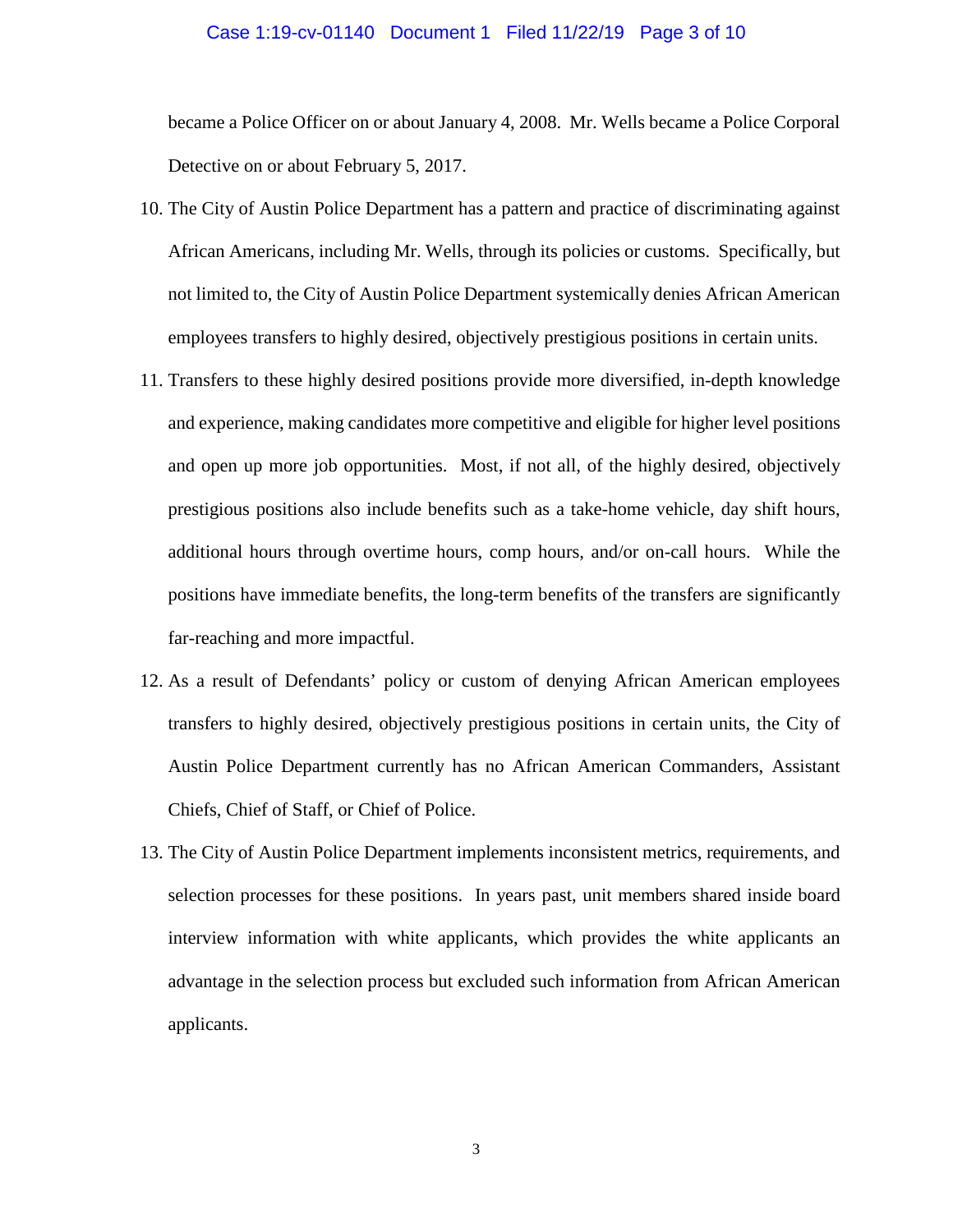#### Case 1:19-cv-01140 Document 1 Filed 11/22/19 Page 4 of 10

- 14. During his employment with the City of Austin Police Department, Mr. Wells applied for multiple transfers to positions within several different units. Mr. Wells' applications include, but are not limited to, the following:
	- Between 2010 and 2013, approximately, he submitted two transfer requests to the career criminal unit as an officer. Mr. Wells' application was denied both times.
	- Between 2013 and 2017 he submitted a transfer request to the gang unit. Mr. Wells' application was denied.
	- On or about 05/11/2017 he submitted a transfer request to the narcotics unit. Mr. Wells' application was denied.
	- On or about 06/29/2017 he submitted a transfer request to the organized crime narcotics conspiracy unit. Mr. Wells' application was denied.
	- On or about 07/29/2017 he submitted a transfer request to the child abuse unit. Mr. Wells' application was denied.
	- On or about 09/25/2017 he submitted a transfer request to be a sex crimes detective. Mr. Wells' application was denied.
	- On or about 11/13/2017 he submitted a transfer request to the criminal interdiction unit. Mr. Wells' application was denied.
	- On or about  $12/25/2017$  he again submitted a transfer request to the organized crime narcotics unit. Mr. Wells' application was finally approved on or about mid-January of 2018.
	- On or about  $12/28/2017$  he submitted a transfer request to the human trafficking unit. Mr. Wells' application was denied.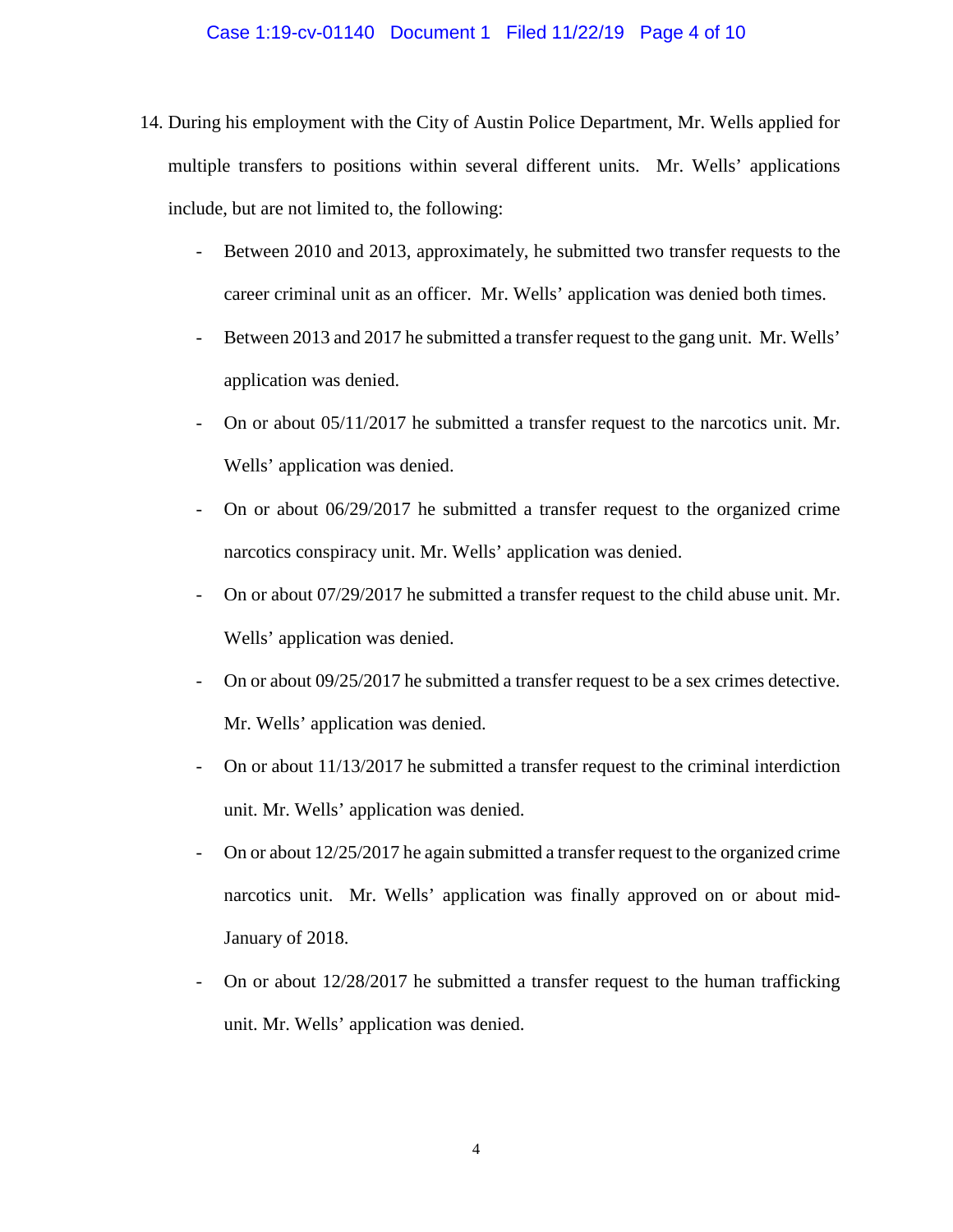- On or about 1/6/2018 he again submitted a transfer request to the narcotics conspiracy unit. Mr. Wells' application was denied. Mr. Wells was selected for the organized crime narcotics unit prior to this application period closing.
- 15. On or about September of 2017, Mr. Wells complained to his supervisor Chandra Ervin that the denial of his transfer applications was due to racial discrimination.
- 16. Mr. Wells was denied the immediate and long-term benefits of the transfers to highly desired positions for years. Mr. Wells was required to submit at least eleven (11) or more separate transfer applications over several years before his transfer application to the organized crime narcotics unit was finally approved on or about mid-January of 2018. Upon information and belief, no African American employees were selected for most, if not all, of the positions Mr. Wells applied for.
- 17. Mr. Wells was qualified for all of the positions he applied for. He has strong performance reviews, was recommended by his supervisor for all of the positions, and holds advanced specialized training that Mr. Wells took on his own initiative.
- 18. The denial of the transfers has negatively impacted Mr. Wells' career trajectory and has caused him to miss out on valuable professional opportunities and experiences.
- 19. The City of Austin Police Department was not able to provide consistent, objective reasons to Mr. Wells for why he was not selected for any of the transfers prior to January of 2018. Most or all of the aforementioned units Mr. Wells requested transfers to lacked meaningful diversity.
- 20. Upon information and belief, Assistant Police Chief Justin Newsom, during a special response team deployment, allegedly stated that Mr. Wells and Officer Keston Campbell, another African American, were "stupid fucking niggers."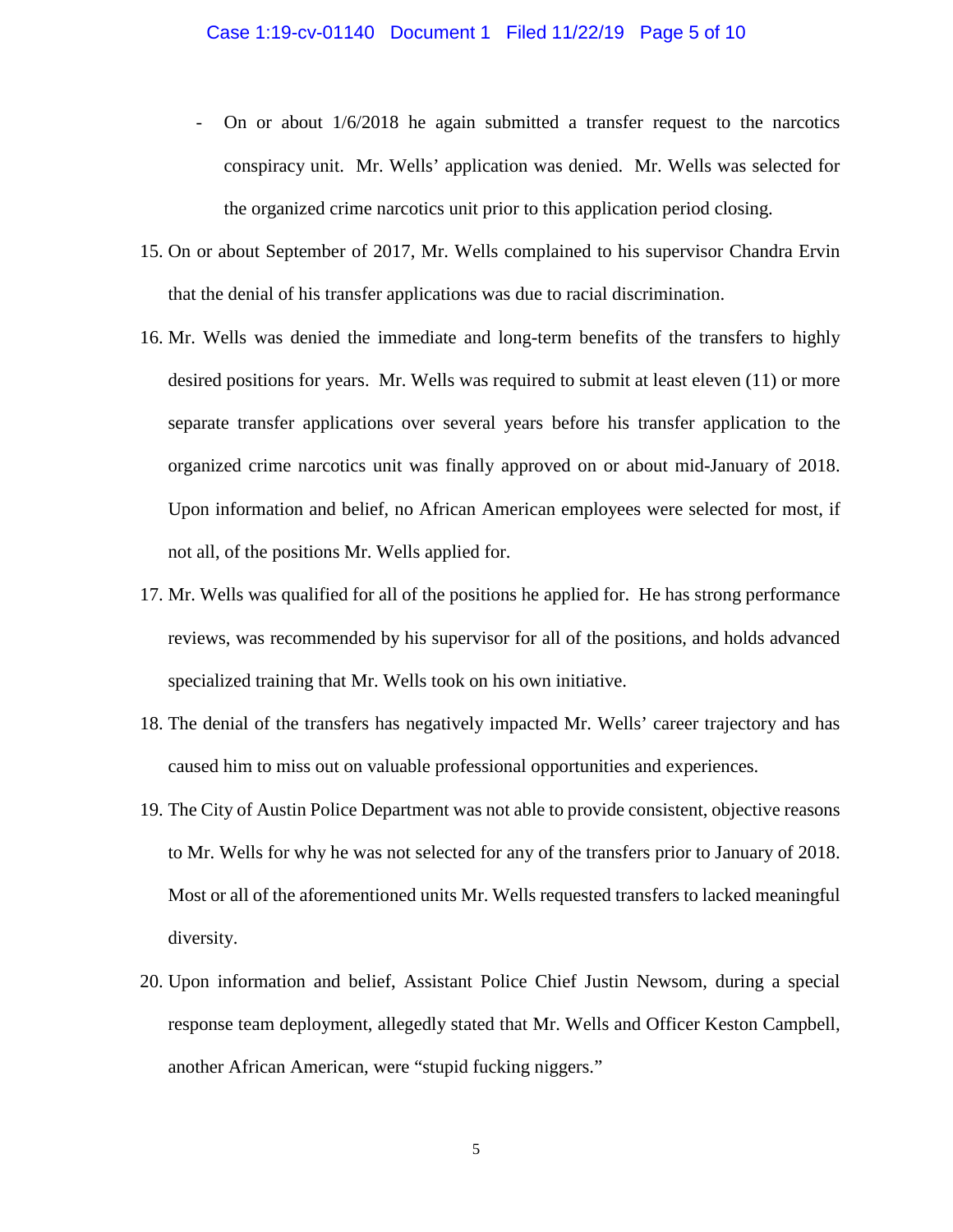### Case 1:19-cv-01140 Document 1 Filed 11/22/19 Page 6 of 10

- 21. Similarly, upon information and belief, Assistant Police Chief Newsom allegedly made other racist comments. These include:
	- While advising that President Obama had landed in Austin, Assistant Police Chief Newsom allegedly stated "Negro One down."
	- Assistant Police Chief Newsom allegedly said councilwoman Ora Houston was, "a dumb nigger, but a nice lady."
	- When talking about former City of Austin Police Department Assistant Chief Frank Dixon, Assistant Police Chief Newsom allegedly said, "Frank is a nigger, but he is our nigger."
- 22. Assistant Police Chief Newsom's alleged racist comments have been highly publicized in the media. Mr. Wells was not aware of Assistant Chief Newsom's alleged racist comments until on or about the time they were publicized in the media.

# **CAUSES OF ACTION COUNT ONE- DISCRIMINATION UNDER 42 U.S.C. §1981 (through or under 42 U.S.C. §1983)**

- 23. Plaintiff re-alleges and incorporates herein paragraphs 1-22.
- 24. 42 U.S.C. §1981 (through or under 42 U.S.C. §1983, due to the violation of Plaintiff's Fourteenth Amendment rights) prohibits race discrimination in the making and enforcing of contracts, including the making, performance, modification, and termination of contracts, and the enjoyment of all benefits, privileges and conditions of the contractual relationship.
- 25. The City of Austin and Justin Newsom were acting under the color of law and are liable under 42 U.S.C. §1983.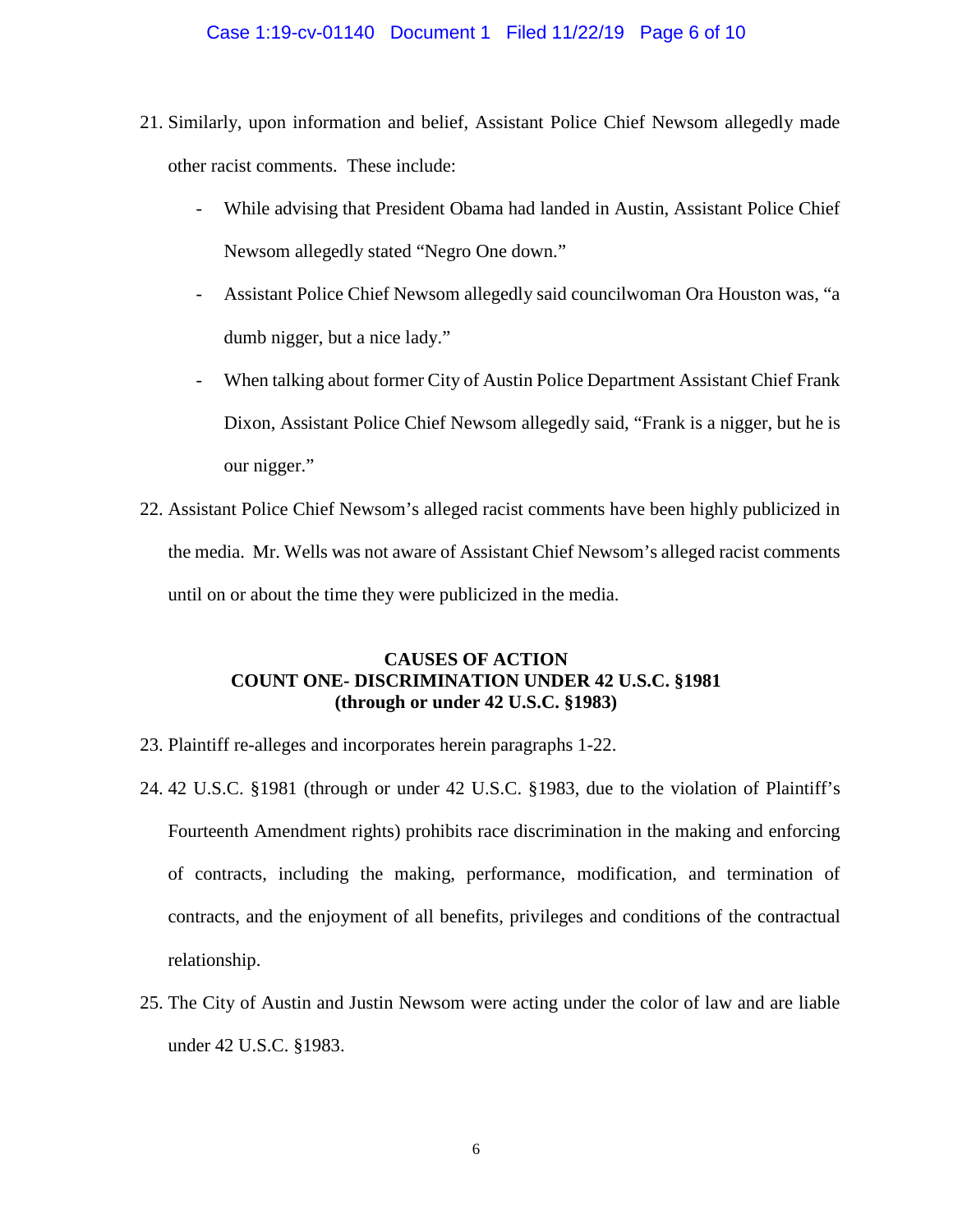#### Case 1:19-cv-01140 Document 1 Filed 11/22/19 Page 7 of 10

- 26. At all times material to this complaint, Defendant Justin Newsom was a duly appointed and acting officer of the Austin Police Department.
- 27. Defendant Justin Newsom exercised de facto supervisory authority over the Plaintiff.
- 28. Defendants intentionally discriminated against Plaintiff because of his race in violation of 42 U.S.C. §1981 (through or under 42 U.S.C. §1983, due to violation of Plaintiff's Fourteenth Amendment rights) by unlawfully denying him equal protection under the law by denying him transfers to the positions as described above. Defendants filled most or all of said positions with employees outside of Plaintiff's protected class (African American). Defendants' deliberate conduct, through its policy or custom of denying prestigious, highly desired positions to African American employees, was the moving force behind and cause of the violation of Plaintiff's rights and Plaintiff's injuries.
- 29. The unlawful practices committed by Defendants were and are a direct cause of Plaintiff's damages, as more fully set forth below.

## **COUNT TWO-DISCRIMINATION UNDER TITLE VII OF THE CIVIL RIGHTS ACT OF 1964**

**30.** Plaintiff intends to seek leave of Court to amend his Complaint to include claims under Title VII of the Civil Rights Act of 1964 after the proper administrative remedies have been exhausted. Plaintiff only seeks to advise the Court of his intent and is not currently pleading causes of action under Title VII.

### **COUNT THREE- DEFAMATION AND DEFAMATION PER SE**

- **31.** Plaintiff re-alleges and incorporates herein paragraphs 1-22.
- **32.** Defendant Newsom, individually, has made false statements to others about Plaintiff and his work performance, which damaged Plaintiff's reputation in the community.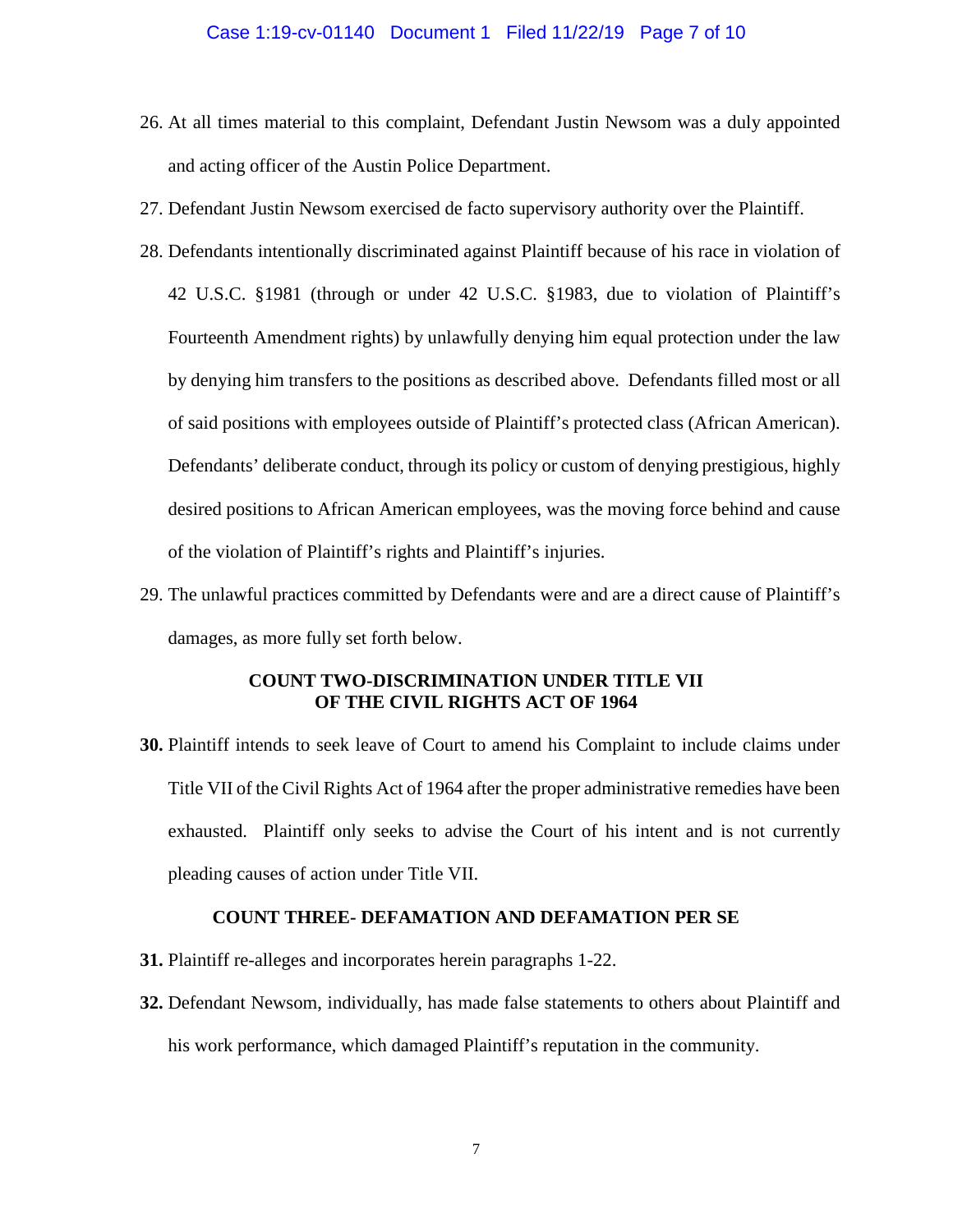- **33.** Defendant Newsom, individually, made these statements intentionally, recklessly, negligently, and/or maliciously, with the effect of injuring Plaintiff's hard-earned and welldeserved good name and reputation.
- **34.** As a matter of law, the untrue remarks of Defendant Newsom, individually, exposed Plaintiff to ridicule, shame, and embarrassment.
- **35.** Defendant Newsom's defamatory statements were the proximate cause of severe damages to Plaintiff, which he seeks as a result of his harm.

### **DAMAGES**

- 36. As a result of Defendants' unlawful conduct, Plaintiff has suffered economic damages, including past and future lost income, back wages, interest on back pay and front pay, lost earnings in the past, lost benefits under the contract or employment relationship, and employment benefits in the past and future. Plaintiff has also incurred other actual damages as a result of Defendants' unlawful conduct, including but not limited to pecuniary losses, emotional pain and suffering, inconvenience, mental anguish, loss of enjoyment of life, injury to professional standing, injury to character and reputation, and other pecuniary and non-pecuniary losses.
- 37. Defendants intentionally engaged in an unlawful employment practice by discriminating against Plaintiff. Plaintiff additionally bring suit for compensatory damages, including emotional pain and suffering, inconvenience, mental anguish, loss of enjoyment of life, injury to professional standing, injury to character and reputation, and other non-pecuniary losses.
- 38. The conduct committed by Defendants against Plaintiff is the type of conduct demonstrating malice or reckless indifference to the rights of the Plaintiff. Therefore,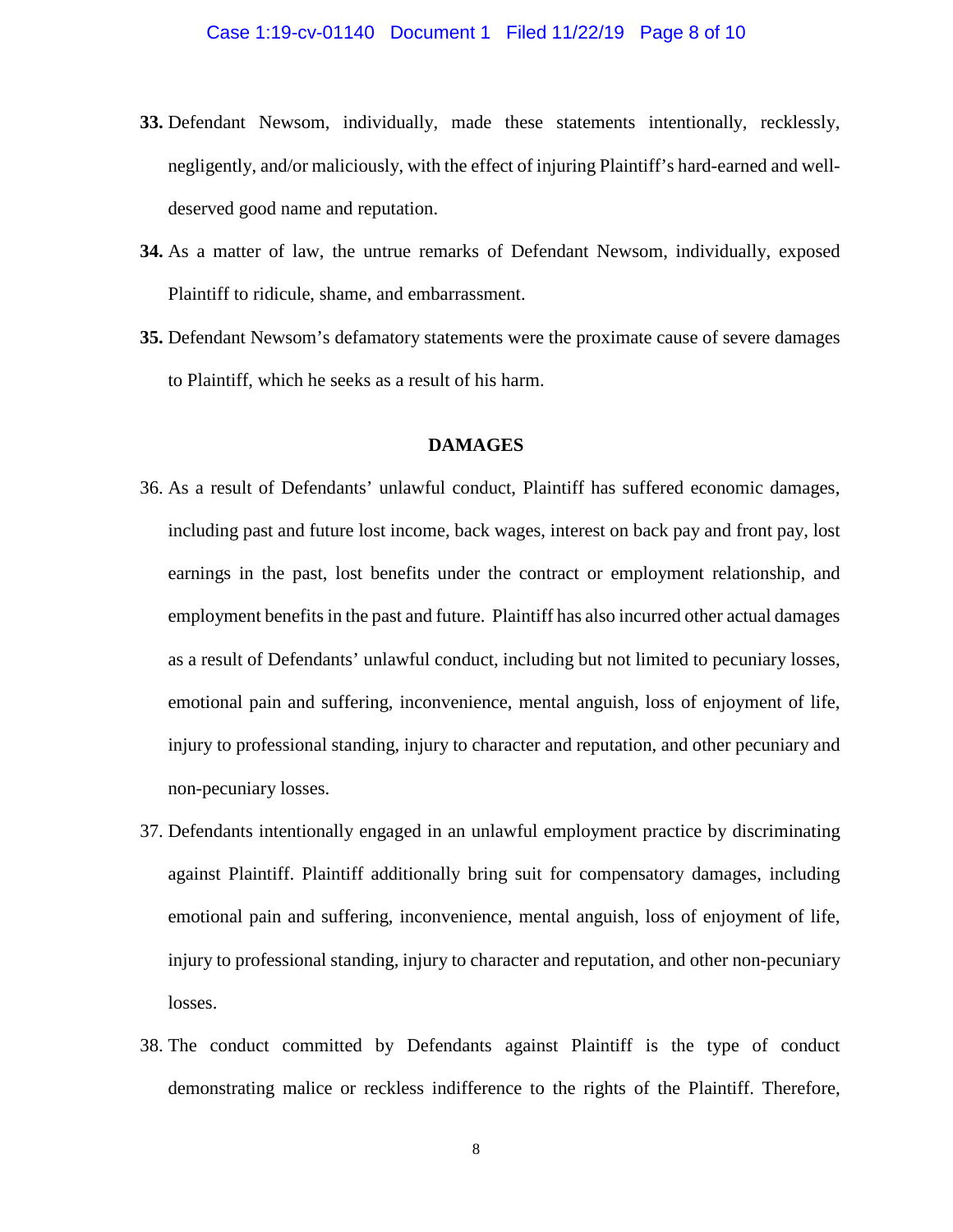Plaintiff additionally brings suit for punitive damages against Defendant Newsom. *See* 29 U.S.C. §621 *et seq.;* 42 U.S.C. §1981a.

### **ATTORNEYS' FEES AND EXPENSES**

39. A prevailing party may recover reasonable attorneys' and experts' fees under 42 U.S.C. §1981. Plaintiff seeks all reasonable and necessary attorneys' fees in this case from Defendants, including preparation and trial of this lawsuit, post-trial, pre-appeal legal services, and any appeals. Plaintiff additionally brings suit for expert fees and all costs associated with the prosecution of this action.

## **JURY DEMAND**

40. Plaintiff demands a trial by jury of all the issues and facts in this case and tenders herewith the requisite jury fee.

## **PRAYER**

## WHEREFORE, PREMISES CONSIDERED, Plaintiff requests that:

- a. The Court assume jurisdiction of this cause;
- b. The Court award Plaintiff damages as specified above;
- c. The Court award Plaintiff's reasonable attorneys' and expert fees and costs;
- d. The Court award Plaintiff presumed and other damages for defamation and defamation per se;
- e. The Court award Plaintiffs pre- and post-judgment interest at the highest rates allowed.
- f. Plaintiff further prays for any such other relief as the Court may find proper, whether at law or in equity.

Respectfully submitted this November 22, 2019.